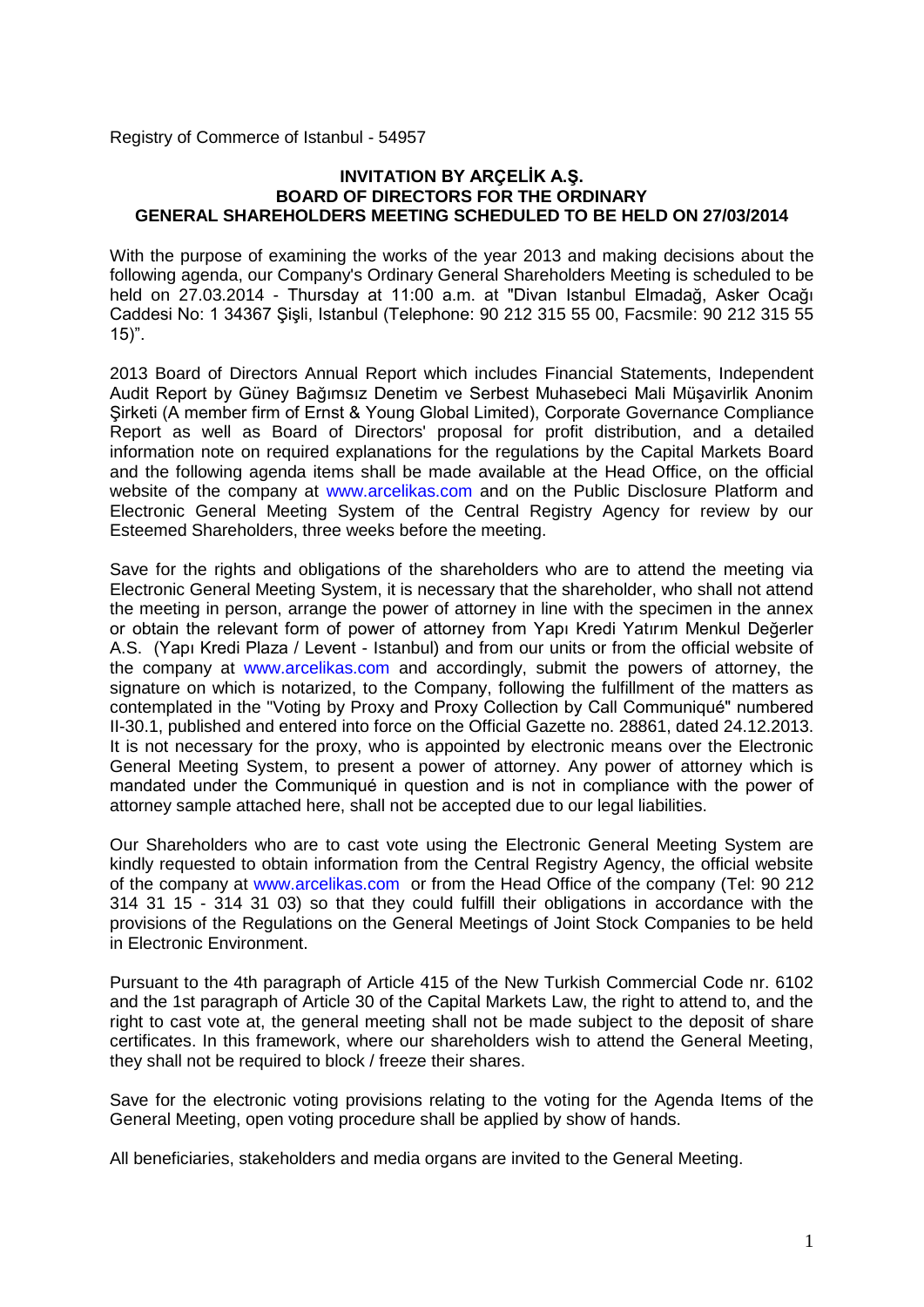In respect of the registered shares that are traded at the stock exchange pursuant to the Capital Markets Law, no individual notice shall be served to the shareholders by a registered mail.

Kindly submitted for the information of the esteemed shareholders.

ARÇELİK A.Ş. BOARD OF DIRECTORS

Company Address : Karaağaç Caddesi No:2-6 Sütlüce 34445 Beyoğlu-Istanbul

Commercial Registry and Number: İstanbul - 54957

Appendices: -Agenda -Power of Attorney Sample

#### **AGENDA OF ARÇELİK A.Ş. ORDINARY GENERAL ASSEMBLY DATED MARCH 27, 2014**

1.Opening and election of the Chairman of the Meeting,

2.Reading, discussing and approving the 2013 Annual Report prepared by the Company Board of Directors,

3. Reading the Summary of Independent Audit Report for 2013 accounting period

 4. Reading, discussing and approving the Financial Statements related to the 2013 accounting period,

5. Acquittal of each member of the Board of Directors in relation to the activities of Company in 2013,

6.In accordance with the Capital Markets Board regulations, approving the " Profit Distribution Policy" of the Company regarding the year 2013 and the following years,

7. Acceptance, acceptance after amendment or refusal of the offer of the Board of Directors regarding the distribution of the profits of 2013 and the date of the distribution of profits,

8.Acceptance, acceptance after amendment or refusal of the Board of Directors' offer for amending Article 3 entitled "Purpose and Subject" of the Company Articles of Association, provided that necessary permissions are obtained from Capital Markets Board and T.R. Ministry of Customs and Trade,

9.Determining the number and duty term of the Members of the Board of Directors, making elections in accordance with the determined number of members, selecting the Independent Members of the Board of Directors,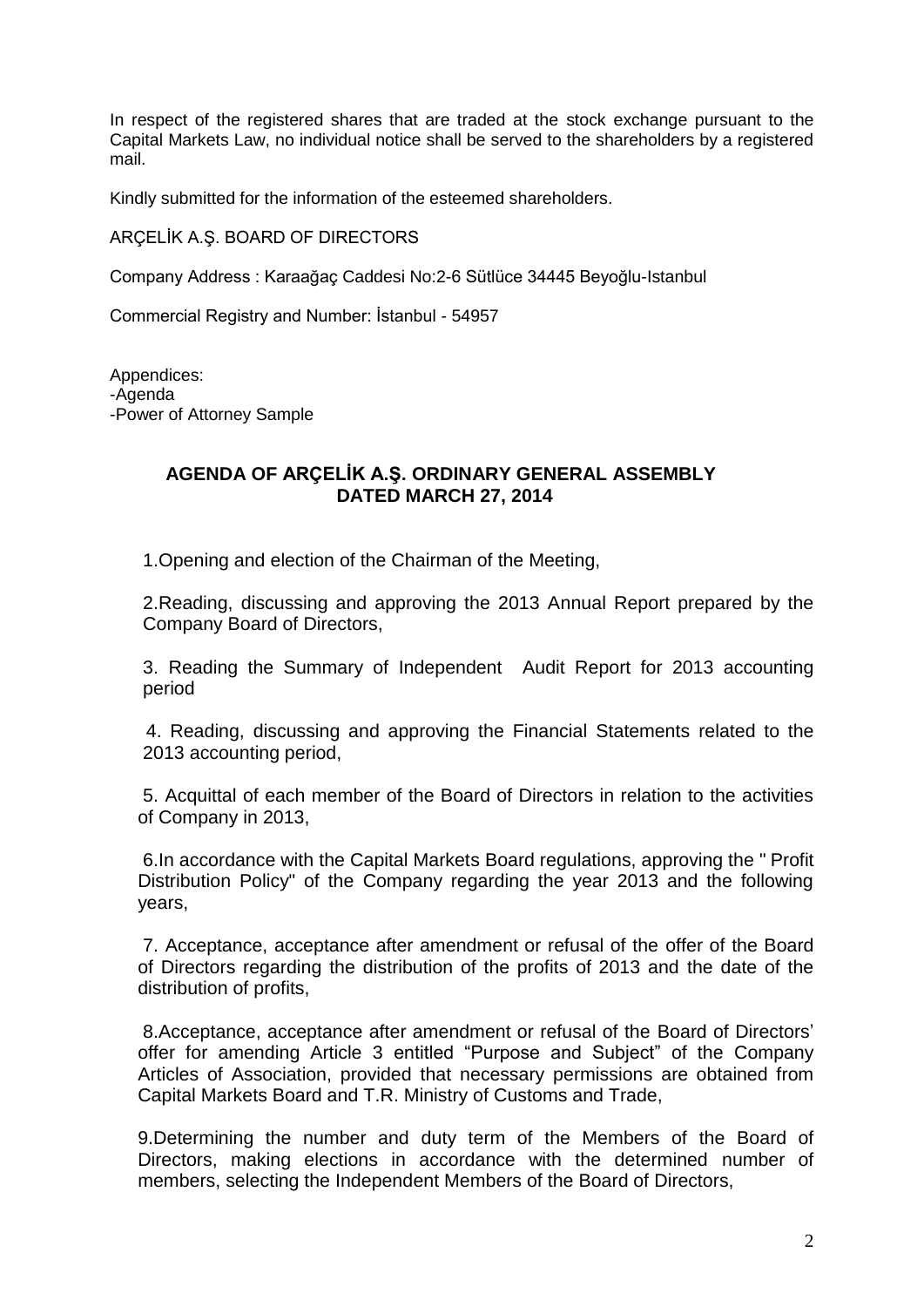10. Informing and approval of the Shareholders about the Remuneration Policy for the Members of the Board of Directors and Top Managers and the payments made within the scope of the policy in accordance with the Corporate Governance Principles,

11.Determining monthly gross salaries of the members of the Board of Directors,

12. Approval of the Independent Auditing Institution selected by the Board of Directors in accordance with the Turkish Commercial Code and the Capital Markets Board regulations,

13.Informing the shareholders about the donations made by the company in 2013 and determining an upper limit for donations to be made in 2014,

14.Authorising the shareholders holding management capacity, the Members of the Board of Directors, top managers and their spouses and relatives by blood and marriage up to the second degree within the framework of the articles 395th and 396th of Turkish Commercial Code and informing shareholders about transactions performed within the scope during 2013 as per the Corporate Governance Communiqué of Capital Markets Board,

15.Wishes and opinions.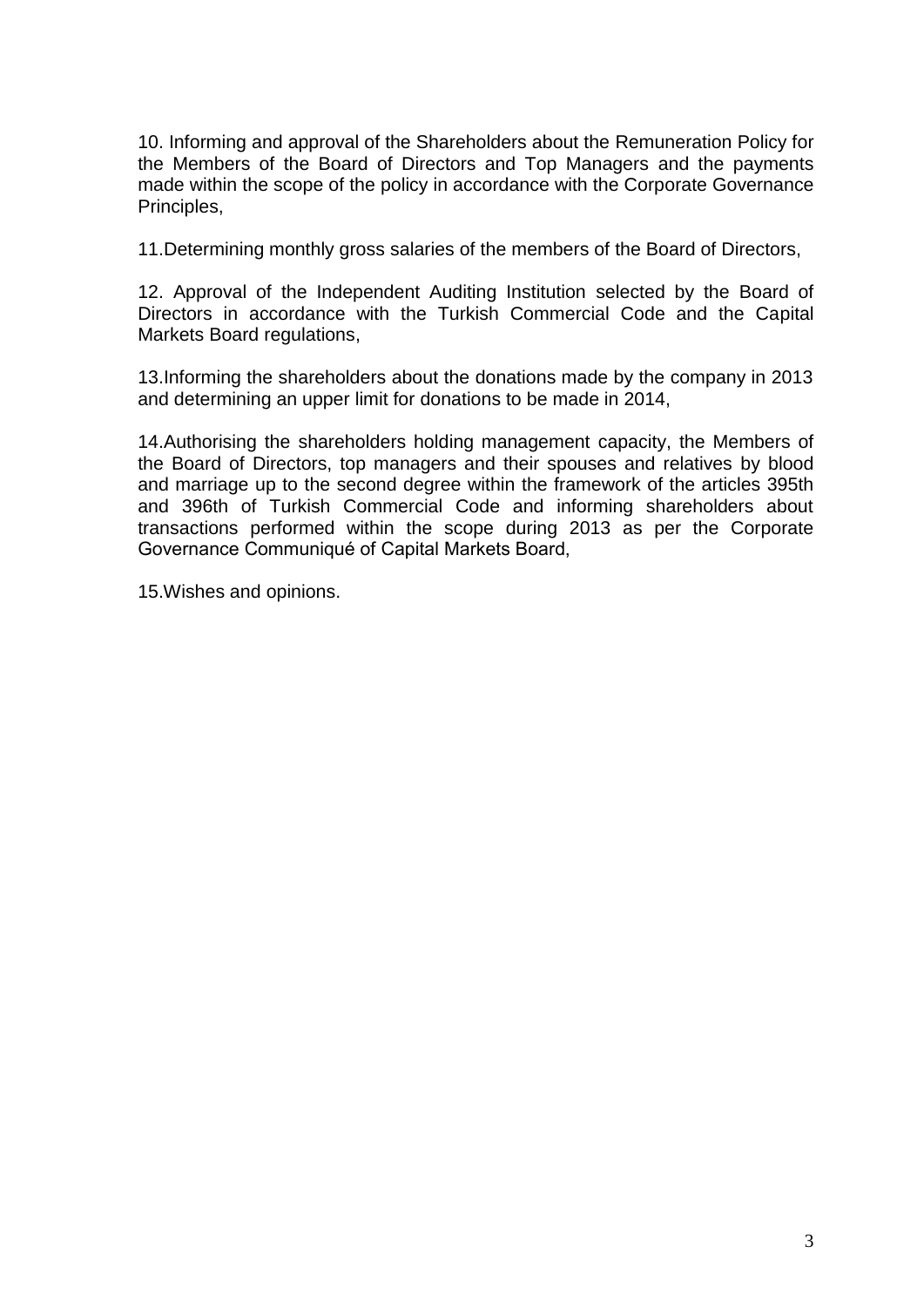# **AMENDMENT TO THE ARTICLES OF ASSOCIATION OF ARÇELİK A.Ş.**

# OLD TEXTS Article 3 - PURPOSE AND SUBJECT

The Company has been established with the intent of carrying out all commercial and industrial activities related to the manufacturing, sales and marketing including also virtual platform, leasing, importing and exporting of refrigerators, deep-freezers, washing machines, dishwashers, thermo-siphons, vacuum cleaners, polishers, air conditioners, coolers and equipments, radios, televisions, audio and video recorder s and sets, ovens, stoves, hair dryers, mixers and all kinds of similar home appliances operating with or without electric power or other power source and bath tub and fitted kitchens, home furniture, carpets and equipments and appliances included in the home economy and their commercial and industrial types, and compressors, electric motors, carburetors, power transfer devices which form the main and auxiliary components of the above; mobile telephones, mobile telephone lines and components, electronic devices and their parts and components; transportation and passenger vehicles and their motors and other parts and equipments for generation, usage, transportation and distribution of energy and to achieve its goal the Company may perform these activities both on its own and may get into partnership for manufacturing, may realize the manufacturing with its own brands or other brands and may realize for and on behalf of others.

For this purpose the Company especially may perform following activities in the country and abroad; A) Operate as an agent, broker, representative and dealer and authorize others to do same.

B) Establish marketing, transportation, commitment, warehousing and entrepot organizations; conduct staff training activities; setup and use computer systems; perform these singularly or jointly.

C) To realize Company's objective, the Company may acquire every kind of movable and immovable properties, may have constructed and manufactured or may acquire every kind of real or individual rights on these, may lease, may operate acquired or leased properties, may lease out and sell. Company may take

## NEW TEXTS Article 3 - PURPOSE AND SUBJECT

The Company has been established with the intent of carrying out all commercial and industrial activities related to **the establishment and operation of recycling facilities**, manufacturing, sales and marketing including also virtual platform, leasing, importing and exporting of refrigerators, deepfreezers, washing machines, dishwashers, thermosiphons, vacuum cleaners, polishers, air conditioners, coolers and equipments, radios, televisions, audio and video recorder s and sets, ovens, stoves, hair dryers, mixers and all kinds of similar home appliances operating with or without electric power or other power source and bath tub and fitted kitchens, home furniture, carpets and equipments and appliances included in the home economy and their commercial and industrial types, and compressors, electric motors, carburetors, power transfer devices which form the main and auxiliary components of the above; mobile telephones, mobile telephone lines and components, electronic devices and their parts and components; transportation and passenger vehicles and their motors and other parts and equipments for generation, usage, transportation and distribution of energy and to achieve its goal the Company may perform these activities both on its own and may get into partnership for manufacturing, may realize the manufacturing with its own brands or other brands and may realize for and on behalf of others.

For this purpose the Company especially may perform following activities in the country and abroad;

A) Operate as an agent, broker, representative and dealer and authorize others to do same.

B) Establish marketing, transportation, commitment, warehousing and entrepot organizations; conduct staff training activities; setup and use computer systems; perform these singularly or jointly.

C) To realize Company's objective, the Company may acquire every kind of movable and immovable properties, may have constructed and manufactured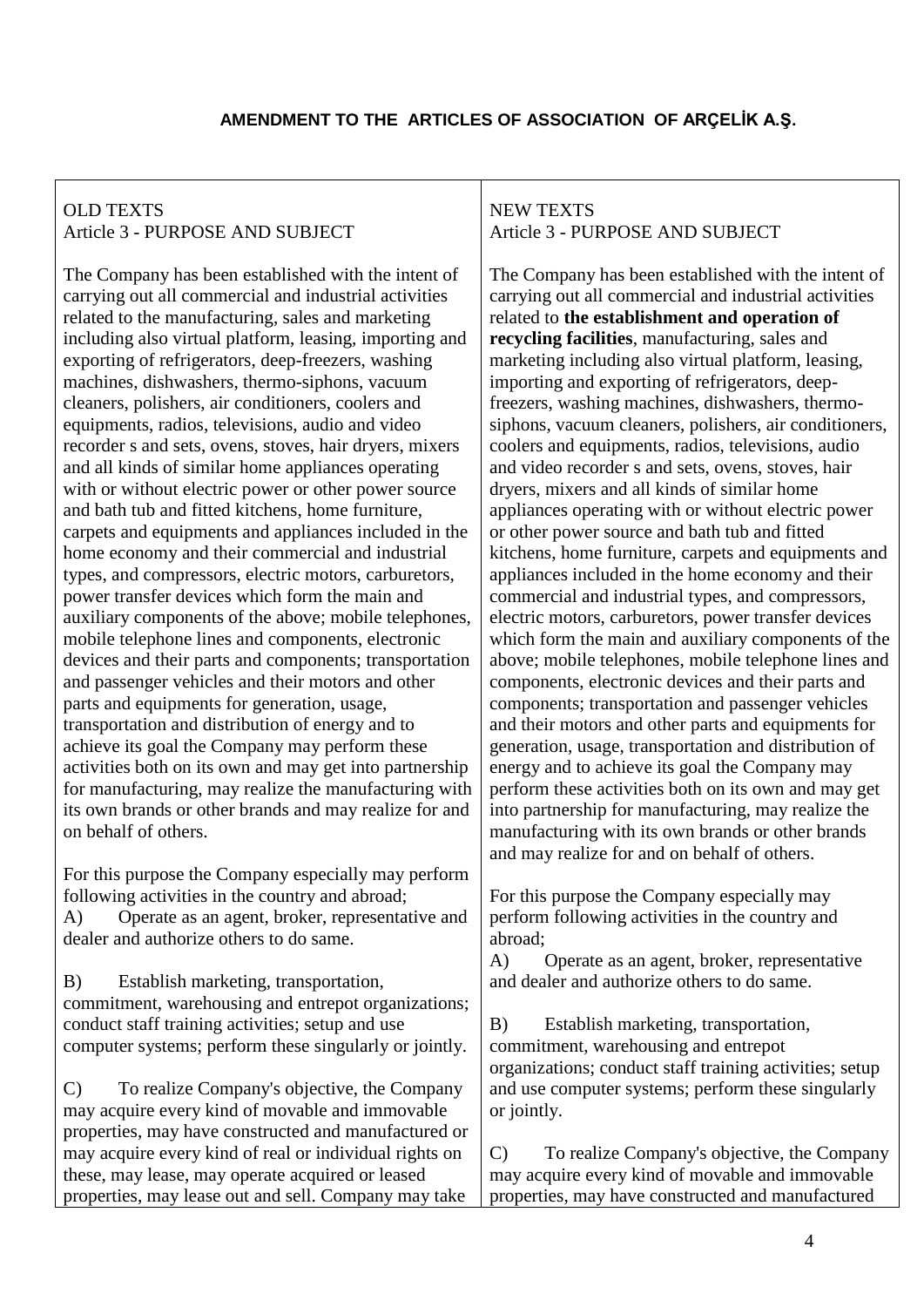every kind of real or individual warranty including commercial enterprise pledge as well, may set pledge and other miscellaneous limited property rights over others' real properties in its favor and may transfer or release these for securing the rights and receivables of Company. On condition to comply with the principles determined by Capital Markets Board, Company may establish real rights in favor of third parties and may have them released.

D) To realize Company's objective, the Company may take out loan from local and foreign individuals, companies and banks, may enter into every kind of financial, commercial and economical undertaking against third parties, on condition to comply with the principles determined by Capital Markets Board may issue every kind of bonds and miscellaneous capital market instruments in the country and abroad and may make investment in securities, derivatives and miscellaneous capital market instruments. On condition to comply with the principles determined by Capital Markets Board may go bail and provide warranty in favor of third parties. If necessary, the Company may accept to establish right of mortgage and/or lien in favor of itself over movable and immovable properties of others, may release the pledges established in its favor, may waive a lien and may accept establishing bail and warranty by third parties in its favor.

E) The Company may perform abovementioned activities on its own or through national or foreign real person and legal entities, provided that other provisions of this Articles of Association are reserved. In case the Company deems necessary for this purpose, may establish ordinary partnerships, commercial companies or other miscellaneous legal entities in the country or abroad or in part or whole, may make the acquisition of ordinary partnerships or other miscellaneous legal entities which had established with the same purpose and without the purpose of performing brokerage operations and operating security portfolio, with the participation purpose the Company may acquire, transfer the shares of these to the companies, commercial banks, financial leasing, consumer loan and factoring companies which had established with the same purpose and may participate into ordinary partnerships. The regulations of Capital Markets Board on transfer of concealed

or may acquire every kind of real or individual rights on these, may lease, may operate acquired or leased properties, may lease out and sell. Company may take every kind of real or individual warranty including commercial enterprise pledge as well, may set pledge and other miscellaneous limited property rights over others' real properties in its favor and may transfer or release these for securing the rights and receivables of Company. On condition to comply with the principles determined by Capital Markets Board, Company may establish real rights in favor of third parties and may have them released.

D) To realize Company's objective, the Company may take out loan from local and foreign individuals, companies and banks, may enter into every kind of financial, commercial and economical undertaking against third parties, on condition to comply with the principles determined by Capital Markets Board may issue every kind of bonds and miscellaneous capital market instruments in the country and abroad and may make investment in securities, derivatives and miscellaneous capital market instruments. On condition to comply with the principles determined by Capital Markets Board may go bail and provide warranty in favor of third parties. If necessary, the Company may accept to establish right of mortgage and/or lien in favor of itself over movable and immovable properties of others, may release the pledges established in its favor, may waive a lien and may accept establishing bail and warranty by third parties in its favor.

E) The Company may perform abovementioned activities on its own or through national or foreign real person and legal entities, provided that other provisions of this Articles of Association are reserved. In case the Company deems necessary for this purpose, may establish ordinary partnerships, commercial companies or other miscellaneous legal entities in the country or abroad or in part or whole, may make the acquisition of ordinary partnerships or other miscellaneous legal entities which had established with the same purpose and without the purpose of performing brokerage operations and operating security portfolio, with the participation purpose the Company may acquire, transfer the shares of these to the companies, commercial banks, financial leasing, consumer loan and factoring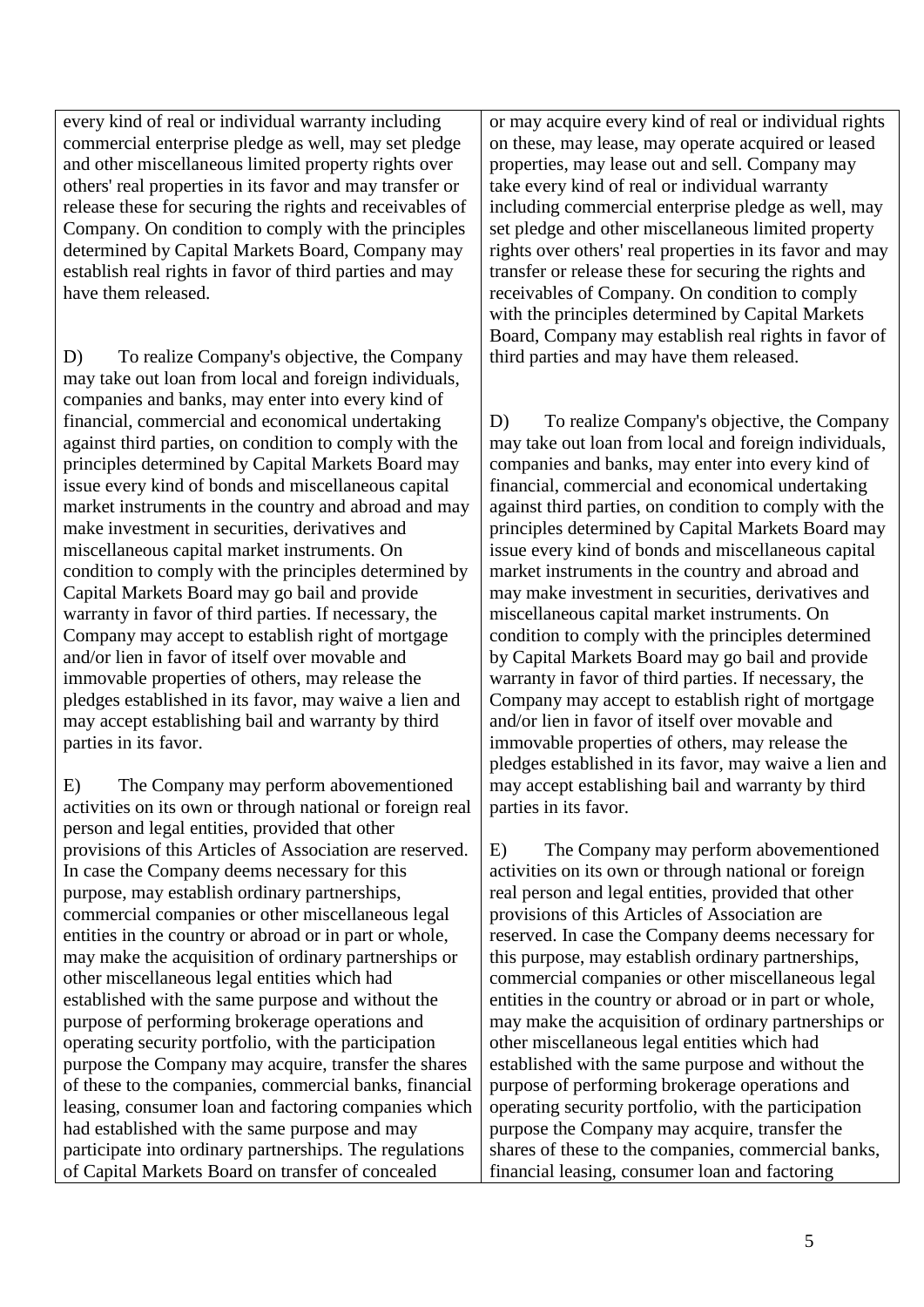|                                                         | purpose and may participate into ordinary              |
|---------------------------------------------------------|--------------------------------------------------------|
| The Company may perform every operation<br>F)           | partnerships. The regulations of Capital Markets       |
| that are necessary to perform abovementioned matters    | Board on transfer of concealed gain are reserved.      |
| written in above paragraphs and may perform import,     |                                                        |
| export and every kind of trade.                         | F)<br>The Company may perform every operation          |
|                                                         | that are necessary to perform abovementioned           |
| On condition that not to constitute a<br>G)             | matters written in above paragraphs and may perform    |
| contradiction against the regulations of Capital        | import, export and every kind of trade.                |
| Markets Board on transfer of concealed gain, to         |                                                        |
| provide necessary material disclosures and informing    | On condition that not to constitute a<br>G)            |
| shareholders about donations made within the year at    | contradiction against the regulations of Capital       |
| General Assembly, the Company may provide               | Markets Board on transfer of concealed gain, to        |
| donation and aid to foundations, associations,          | provide necessary material disclosures and informing   |
| universities and similar establishments under the       | shareholders about donations made within the year at   |
|                                                         |                                                        |
| determined principles in a way that not hinder its own  | General Assembly, the Company may provide              |
| purpose and subject.                                    | donation and aid to foundations, associations,         |
|                                                         | universities and similar establishments under the      |
| H)<br>On condition to comply with regulations of        | determined principles in a way that not hinder its     |
| Capital Markets Board on transfer of concealed gain,    | own purpose and subject.                               |
| the Company may perform every kind of transactions      |                                                        |
| and use any possessions including registry, annotation, | On condition to comply with regulations of<br>H)       |
| type classification allotment, amalgamation, partition, | Capital Markets Board on transfer of concealed gain,   |
| release and donation related to parceling at land       | the Company may perform every kind of transactions     |
| offices concerning every kind of real properties and    | and use any possessions including registry,            |
| may perform renunciation for road and green area        | annotation, type classification allotment,             |
| transactions, furthermore may provide its alienation    | amalgamation, partition, release and donation related  |
| and may gratis release and donate mentioned real        | to parceling at land offices concerning every kind of  |
| properties.                                             | real properties and may perform renunciation for       |
|                                                         | road and green area transactions, furthermore may      |
| The Company may acquire, rent land, sea and<br>$\bf{D}$ | provide its alienation and may gratis release and      |
| air transportation vehicles and may sell and rent out   | donate mentioned real properties.                      |
| owned vehicles. On condition to comply with             |                                                        |
| regulations of Capital Markets Board, the Company       | I<br>The Company may acquire, rent land, sea and       |
| may establish every kind of real and individual rights  | air transportation vehicles and may sell and rent out  |
| on these including pledge and pawn in favor itself      | owned vehicles. On condition to comply with            |
| and/or of third parties and may release them.           | regulations of Capital Markets Board, the Company      |
|                                                         | may establish every kind of real and individual rights |
|                                                         | on these including pledge and pawn in favor itself     |
| J) The Company may register every kind of licenses,     |                                                        |
| letter patents, patents, useful model, know how, brand, | and/or of third parties and may release them.          |
| trade titles, company names and other all               |                                                        |
| miscellaneous intellectual property rights that are     | J) The Company may register every kind of licenses,    |
| related to its purpose under its name and may acquire   | letter patents, patents, useful model, know how,       |
| and transfer, on condition to comply with the           | brand, trade titles, company names and other all       |
|                                                         |                                                        |

regulations of Capital Markets Board provide as warranty and may make license agreements related to them.

gain are reserved.

K) For realizing Company's objective, the Company may make every kind of industrial and commercial

miscellaneous intellectual property rights that are related to its purpose under its name and may acquire and transfer, on condition to comply with the regulations of Capital Markets Board provide as warranty and may make license agreements related to them.

companies which had established with the same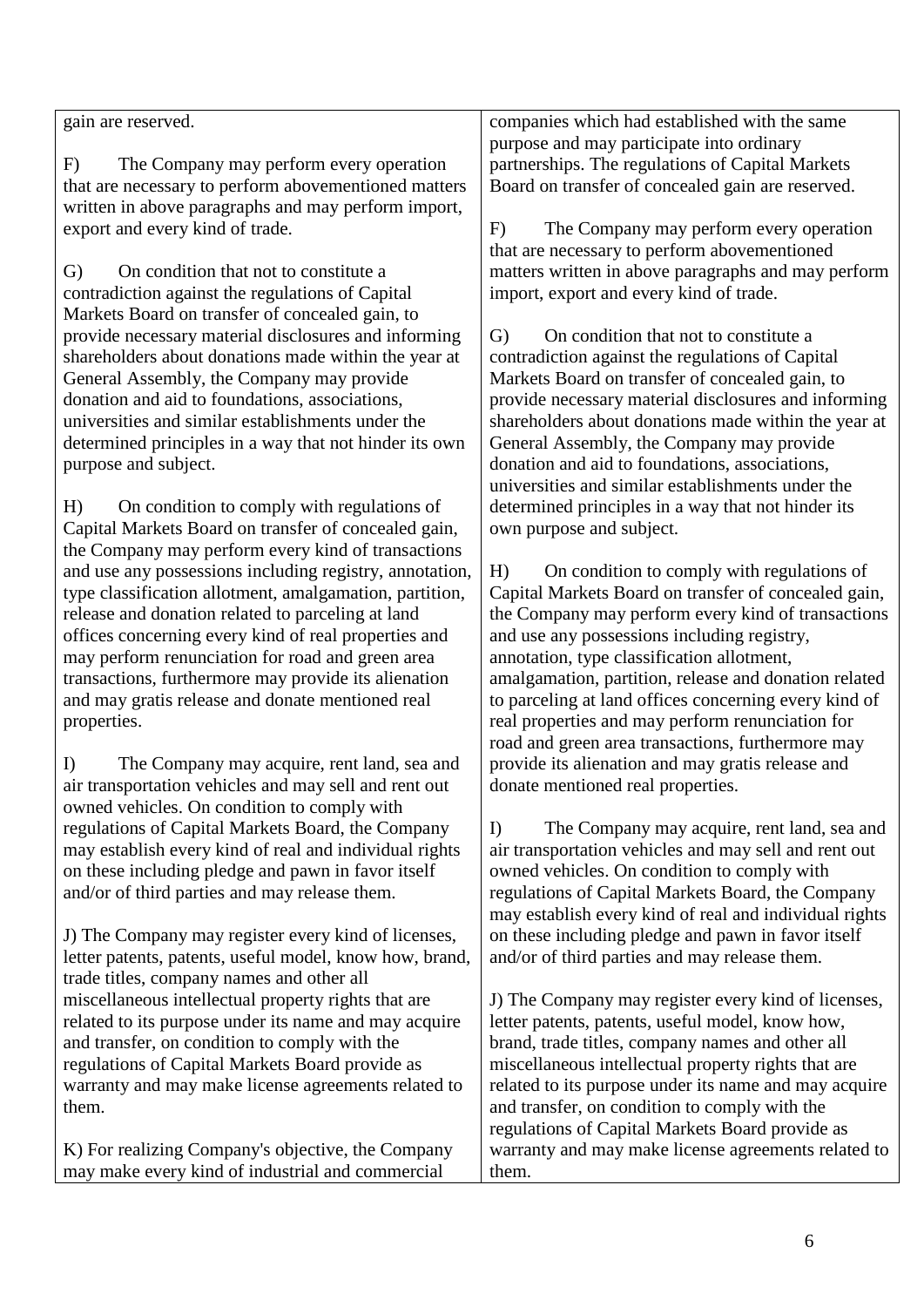investments that it deems suitable in the country and abroad, accordingly may establish factory, facility and sales office in the country and abroad and may provide services for architecture, engineering, design, software, accounting, call center and data storage.

L) On condition to comply with regulations of Capital Markets Board on transfer of concealed gain, the Company may join the tenders in the country and abroad on its own or by establishing partnerships with third parties.

M) The Company, on condition to comply with regulations of Capital Markets Board on transfer of concealed gain, may collaborate with companies that provide radio, TV programs production and broadcast services, operate TV studios and produce and sell required equipment and if necessary may terminate its collaboration.

N) The Company may establish and/or have established every kind of laboratories and research centers required for R&D activities.

O) In compliance with the legislation relating to the electricity market, within the framework of autoproducer license, in essence for meeting its own need for electricity and heat energy; it may conduct activities relating to building generation facilities, generating electricity and heat energy and in case generated energy exceeds its own need, to sell the electricity or heat energy, and/or the relevant capacity to other licensed legal persons or independent consumers within the framework of related legislation, and on condition not for commercial purposes to import installation and all related equipment and fuel.

P) The Company may provide energy manager training, may prepare and implement energy study and efficiency increasing projects (VAP), may provide consultancy and energy manager services for buildings.

K) For realizing Company's objective, the Company may make every kind of industrial and commercial investments that it deems suitable in the country and abroad, accordingly may establish factory, facility and sales office in the country and abroad and may provide services for architecture, engineering, design, software, accounting, call center and data storage.

L) On condition to comply with regulations of Capital Markets Board on transfer of concealed gain, the Company may join the tenders in the country and abroad on its own or by establishing partnerships with third parties.

M) The Company, on condition to comply with regulations of Capital Markets Board on transfer of concealed gain, may collaborate with companies that provide radio, TV programs production and broadcast services, operate TV studios and produce and sell required equipment and if necessary may terminate its collaboration.

N) The Company may establish and/or have established every kind of laboratories and research centers required for R&D activities.

O) In compliance with the legislation relating to the electricity market, within the framework of autoproducer license, in essence for meeting its own need for electricity and heat energy; it may conduct activities relating to building generation facilities, generating electricity and heat energy and in case generated energy exceeds its own need, to sell the electricity or heat energy, and/or the relevant capacity to other licensed legal persons or independent consumers within the framework of related legislation, and on condition not for commercial purposes to import installation and all related equipment and fuel.

P) The Company may provide energy manager training, may prepare and implement energy study and efficiency increasing projects (VAP), may provide consultancy and energy manager services for buildings.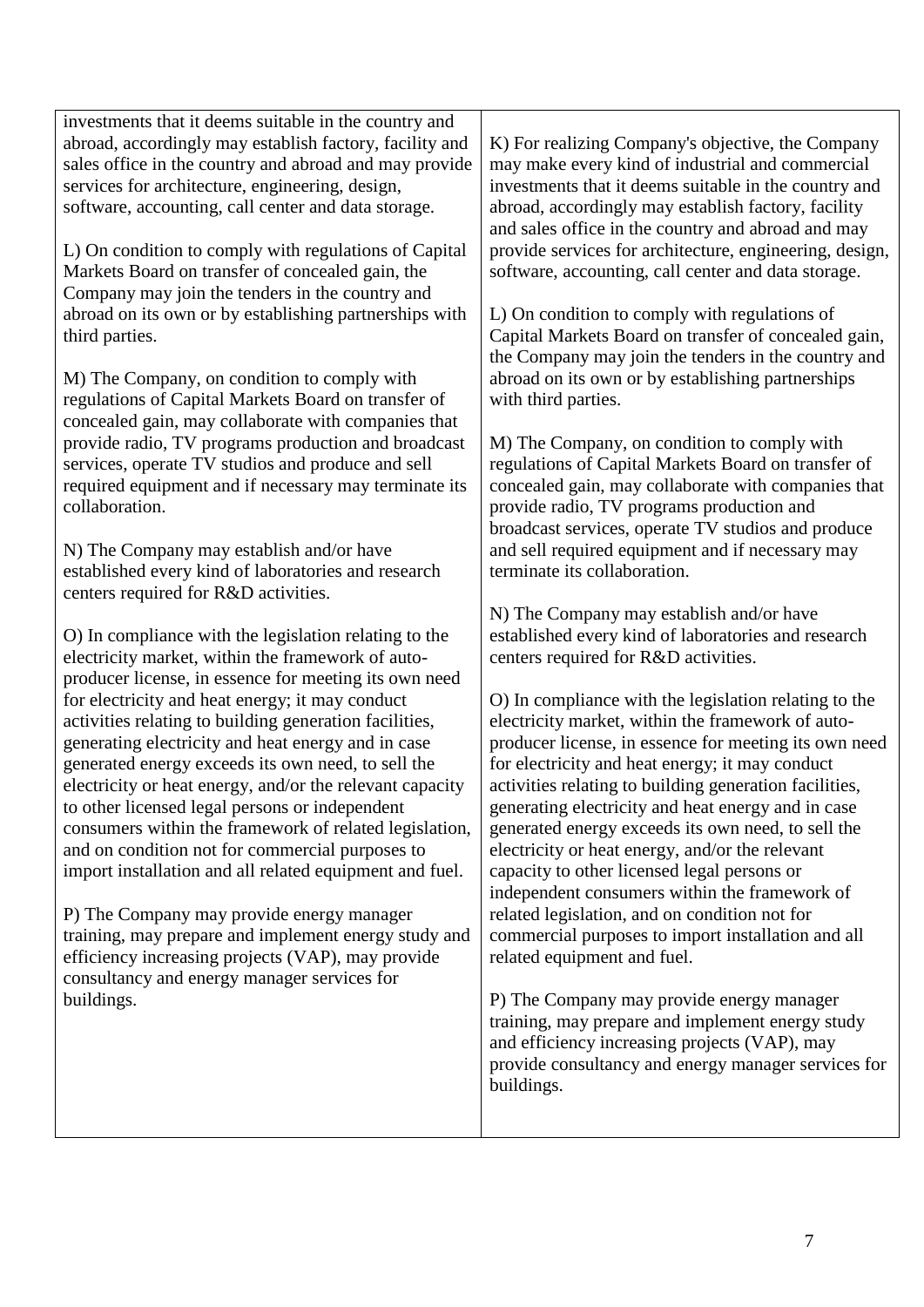## **LETTER OF ATTORNEY**

# **ARÇELİK A.Ş.**

I hereby authorize and appoint as proxy \_\_\_\_\_\_\_\_\_\_\_ who is introduced below in detail to represent me, to vote, to submit proposals and to sign necessary documents on behalf of me at Arçelik A.Ş.'s general assembly meeting scheduled to be held on 27.03.2014, Thursday, at 11:00 a.m., at "Divan Istanbul Elmadağ, Asker Ocağı Caddesi No: 1 34367 Şişli, Istanbul" in accordance with the following:

Proxy(\*);

Name Surname/Commercial Title:

T.R. ID No/Tax ID, Commercial Registry and Number with MERSIS number: (Submitting equivalents of information referred for Proxies with foreign nationality is mandatory.

#### A) SCOPE OF THE POWER TO REPRESENT

Scope of the power to represent must be determined by choosing either (a), (b) or (c) for the following sections numbered 1 and 2.

1. Regarding the Issues in Agenda of General Assembly;

a) Proxy shall be authorized to vote as per her/his own opinion.

b) Proxy shall be authorized to vote as per the proposals of the company management.

c) Proxy shall be authorized to cast vote as per the following instructions. Instructions:

In the event that the shareholder chooses (c) option, instructions specific to agenda items shall be given provided that one of the options given against the relevant agenda item of general assembly is checked (acceptance or refusal), or if refusal option is chosen, by specifying opposition note which is required to be written in the minutes of general assembly (if any).

| Agenda Items                                                                                                 | Acceptance | Refusal | <b>Opposition Note</b> |
|--------------------------------------------------------------------------------------------------------------|------------|---------|------------------------|
| 1. Opening and election of the Chairman<br>of the Meeting                                                    |            |         |                        |
| 2. Reading, discussing and approving<br>the 2013 Annual Report prepared by the<br>Company Board of Directors |            |         |                        |
| 3. Reading the Summary of Independent<br>Audit Report for 2013 accounting period                             |            |         |                        |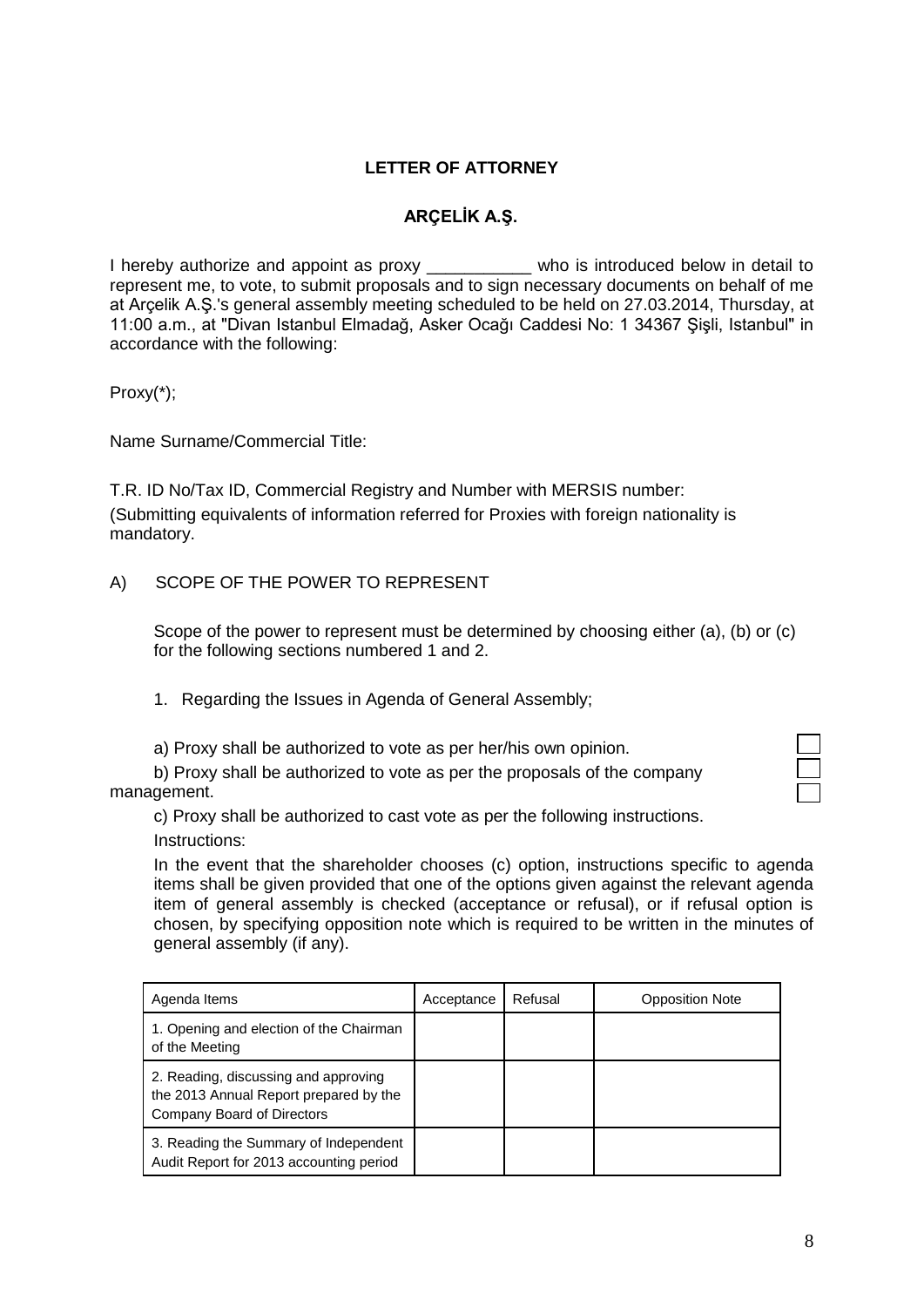| 4. Reading, discussing and approving<br>the Financial Statements related to the<br>2013 accounting period                                                                                                                                                                                                                   |  |  |
|-----------------------------------------------------------------------------------------------------------------------------------------------------------------------------------------------------------------------------------------------------------------------------------------------------------------------------|--|--|
| 5. Acquittal of each member of the Board<br>of Directors in relation to the activities of<br>company in 2013                                                                                                                                                                                                                |  |  |
| 6. In accordance with the Capital Market<br>Board regulations, approving the "Profit<br>Distribution Policy" of the company<br>regarding the year 2013 and the<br>following years                                                                                                                                           |  |  |
| 7. Acceptance, acceptance after<br>amendment or refusal of the offer of the<br>Board of Directors regarding the<br>distribution of the profits of 2013 and the<br>date of the distribution of profits                                                                                                                       |  |  |
| 8. Acceptance, acceptance after<br>amendment or refusal of the Board of<br>Directors' offer for amending Article 3<br>entitled "Purpose and Subject" of the<br>Company Articles of Association,<br>provided that necessary permissions are<br>obtained from Capital Markets Board<br>and T.R. Ministry of Customs and Trade |  |  |
| 9. Determining the number and duty<br>term of the Members of Board of<br>Directors, making elections in<br>accordance with the determined number<br>of members, selecting the Independent<br>Members of the Board of Directors                                                                                              |  |  |
| 10. Informing and approval of the<br>Shareholders about the Remuneration<br>Policy for the Members of the Board of<br>Directors and Top Managers and the<br>payments made within the scope of the<br>policy in accordance with the Corporate<br>Governance Principles                                                       |  |  |
| 11. Determining the monthly gross<br>salaries of the members of the Board of<br>Directors                                                                                                                                                                                                                                   |  |  |
| 12. Approval of the Independent Auditing<br>Institution selected by the Board of<br>Directors in accordance with the Turkish<br>Commercial Code and the Capital<br>Markets Board regulations                                                                                                                                |  |  |
| 13. Informing the shareholders about the<br>donations made by the company in 2013<br>and determining an upper limit for<br>donations to be made in 2014                                                                                                                                                                     |  |  |
| 14. Authorising the shareholders holding<br>management capacity, the Members of<br>the Board of Directors, top managers                                                                                                                                                                                                     |  |  |